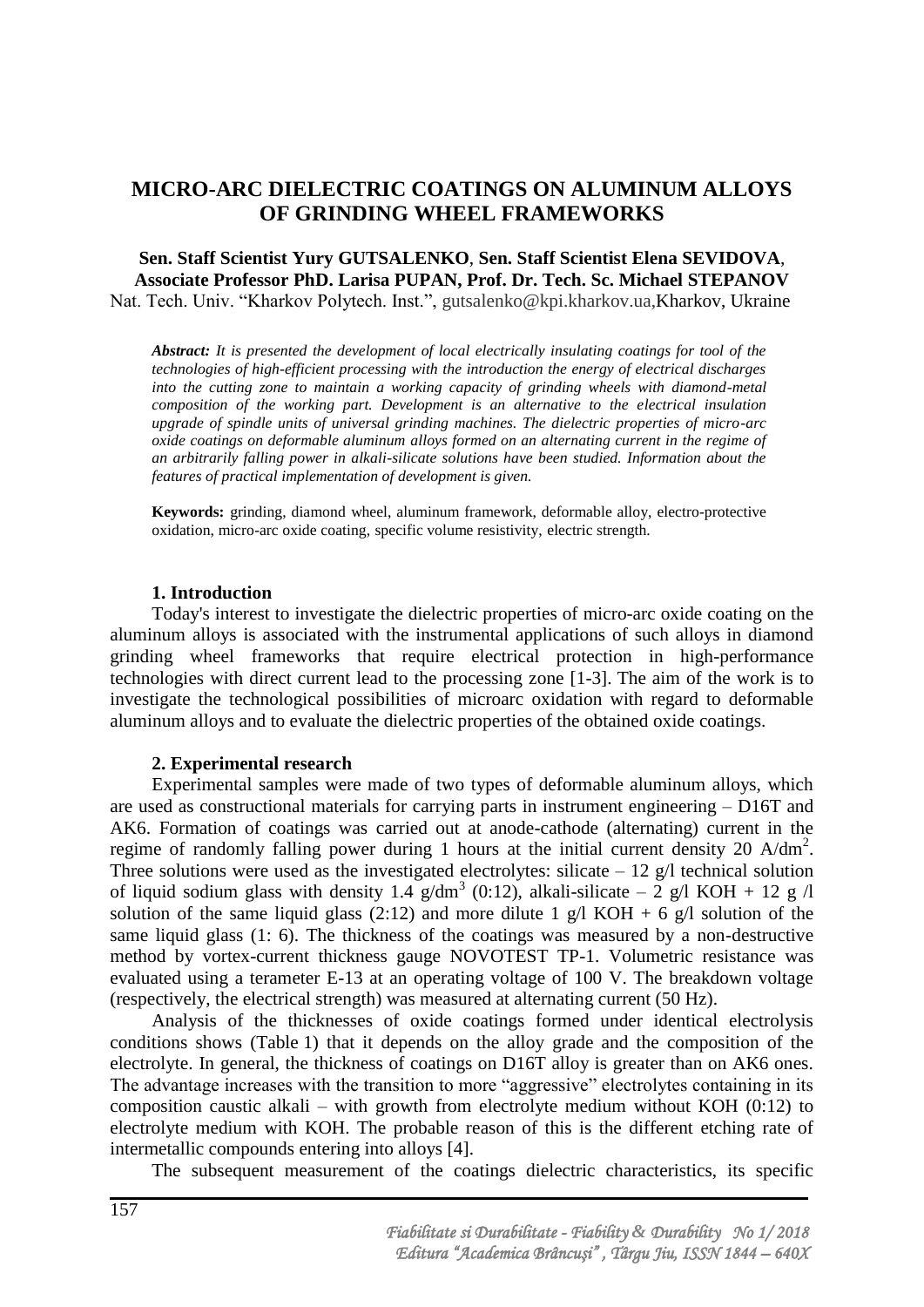volume resistivity and the electrical strength indicate (Table 1) the predominant effect of thickness on their values.

| Characteristic                             | Alloy | Electrolyte composition |              |                    |
|--------------------------------------------|-------|-------------------------|--------------|--------------------|
|                                            |       | 0:12                    | 2:12         | 1:6                |
| Thickness,<br>$\mu$ m                      | D16T  | 80                      | 100          | 70                 |
|                                            | AK6   | 60                      | 55           | 40                 |
| Specific volume resistivity,<br>Om·m       | D16T  | $3,2.10^{\overline{9}}$ | $1,0.10^{9}$ | $4,3.10^{9}$       |
|                                            | AK6   | $7,4.10^{9}$            | $5,2.10^9$   | $8.9 \cdot 10^{9}$ |
| Electric strength,<br>$V \cdot \mu m^{-1}$ | D16T  | 12,7                    | 13,1         | 13,8               |
|                                            | AK6   | 10,2                    | 10,0         | 13,1               |

**Table 1**: Characteristics of micro-arc oxide coatings on deformable aluminum alloys

The fact that the dielectric properties of micro-arc coatings deteriorate with increasing thickness (from AK6 to D16Т, see Table 1) can be explained by the increasing heterogeneity of the phase- structure composition, by improving the conditions for migration and diffusion of alkali metal ions (K, Na) under the influence of temperature, by "capturing" currentcarrying ions into the composite porous structure of the oxide layer [5].

On both alloys the best index of specific volume resistivity provide coatings formed in alkali-silicate electrolyte 1:6, the lowest – in a solution of 2:12. The electrical strength of the coatings (see Table 1), like the specific resistivity, unambiguously decreases with increasing thickness. The latter is associated with a decrease in open porosity (Fig. 1) and end-to-end defects, which are a "trouble spot", since the electrical strength of the air in them is only 3  $V/\mu m$ .

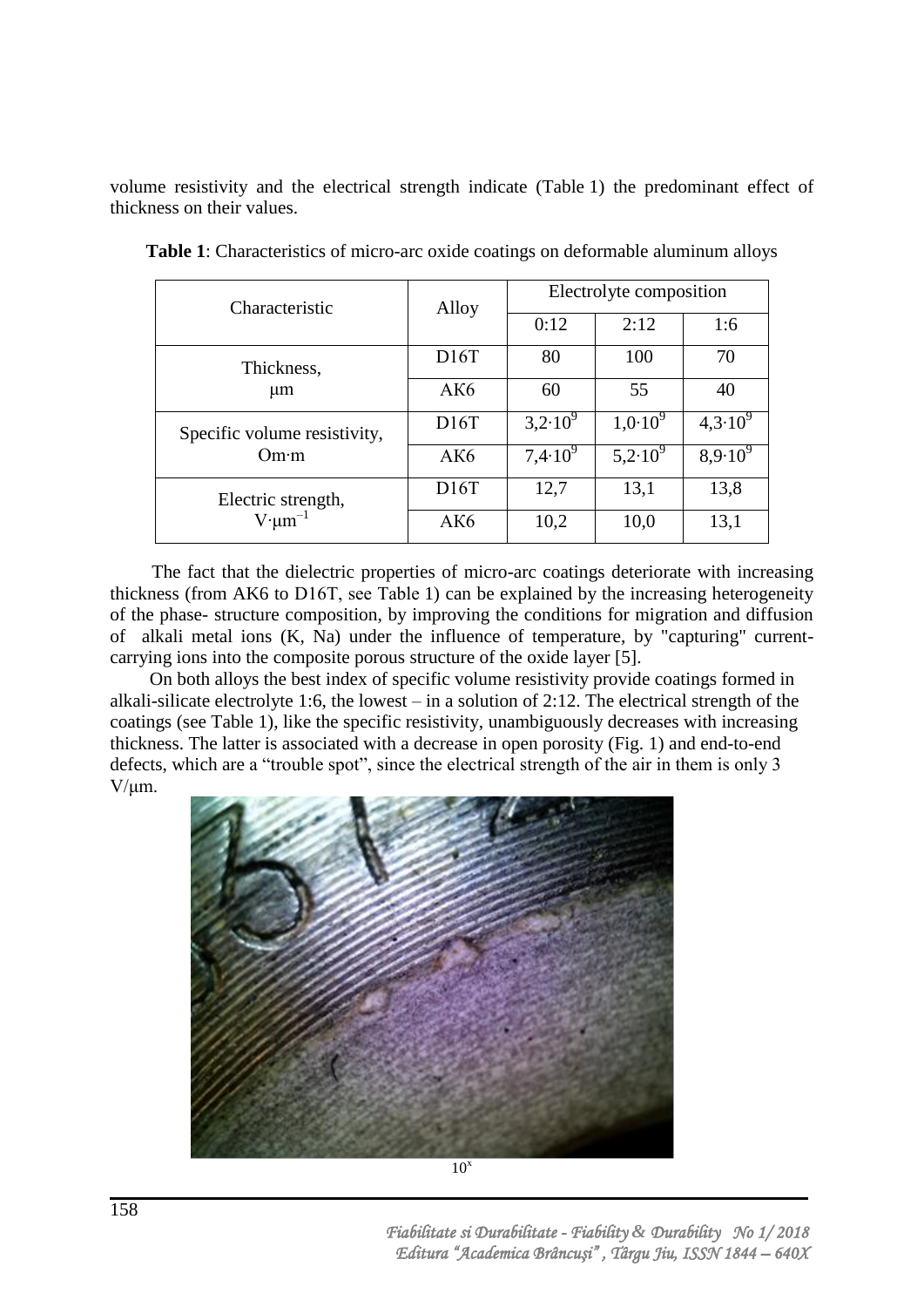

*Fig. 1. Microphotographs of the framework surface of the experimental grinding wheel with a local micro-arc oxide coating on aluminum alloy АК6*

The reasons for the electrical strength deterioration with increasing the coatings thickness are the same, which lead to deterioration of specific resistivity – heterogeneity, the presence in the composition of aluminum oxides of different structures, mullites, sillimanites and other compounds with lower dielectric properties.

The electrical strength index is less dependent than specific resistivity on the alloy grade and the electrolyte composition, but a slight advantage is observed in oxide coatings formed in a 1:6 electrolyte solution.

## **3. Conclusion**

Investigations of the dielectric properties of micro-arc oxide coatings formed on AC6 and D16T alloys with alternating current in the regime of random falling power were carried out. It is shown that the value of the specific volume resistance and electrical strength is mainly influenced by the thickness of the coatings, as well as the alloy grade and the electrolyte composition. It is established that the best results of the dielectric properties on both alloys provides alkali-silicate electrolyte 1 g/l KOH + 6 g/l technical solution of liquid sodium glass.

The achieved characteristics of the dielectric properties of micro-arc oxide coatings on deformable alloys AK6 and D16T make it possible to use them as insulation layers for parts, structural elements, integrated microcircuits in instrumentation, including for aluminum frameworks of diamond grinding wheels for the technologies of high-efficient processing with the introduction the energy of electrical discharges into the cutting zone.